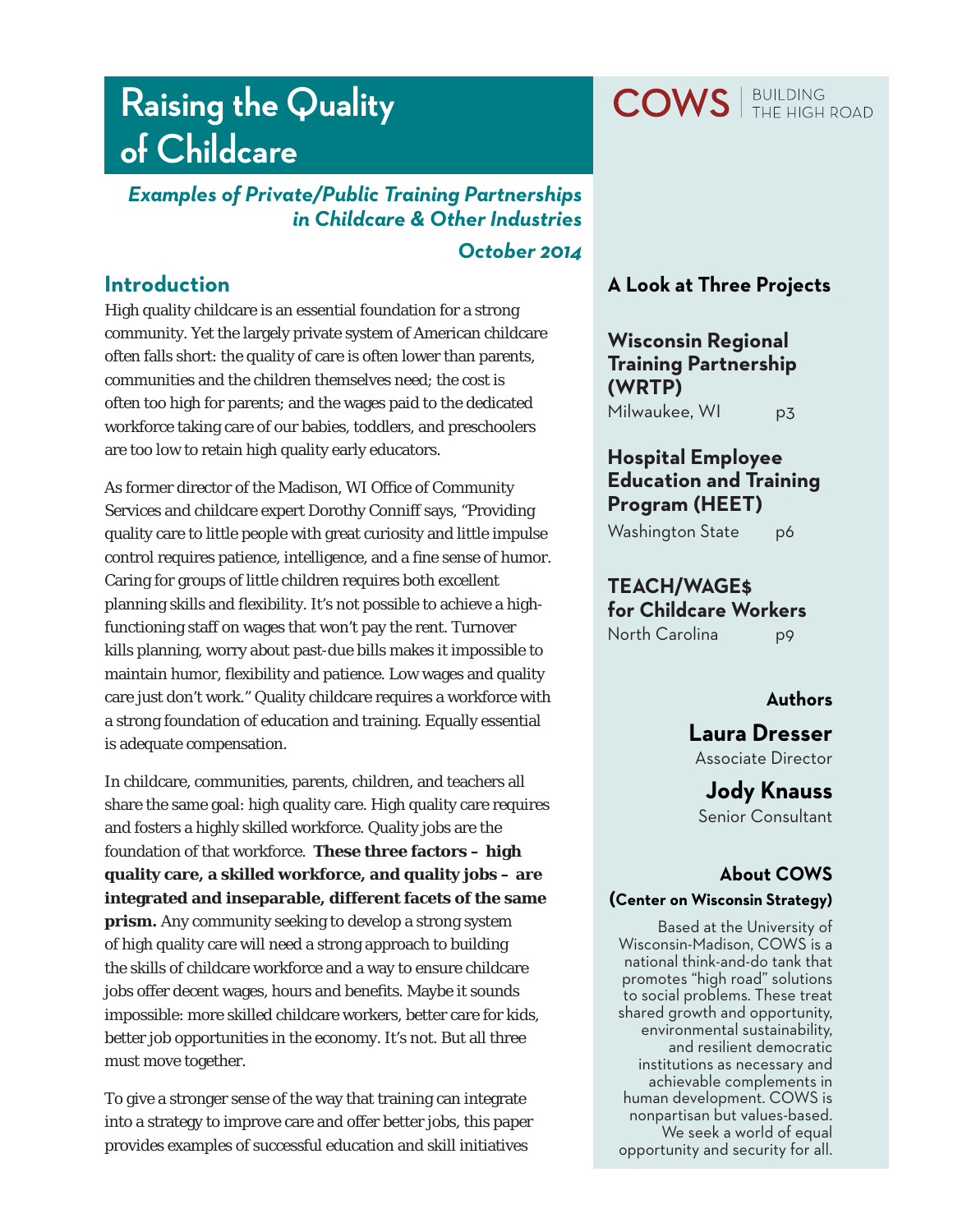from diverse industries. In these examples, industry leaders have come together and built partnerships that, using a combination of public and private resources, have developed training systems to build skills and improve job quality, especially for current workers who have shown commitment to the field and are eager to upgrade their skills and advance their careers.

The first two cases are union-inspired industry partnerships that have worked with local technical and community colleges to develop training programs to meet industry's needs for a more highly skilled workforce while providing improved job and career prospects to workers without much previous post-high school education. The third case looks at a widely heralded program designed to raise education and wage levels in the childcare industry. Focusing on North Carolina, where the program was initiated and has been in place longest, we note that it has succeeded in substantially increasing education levels among childcare workers in North Carolina and brought significant wage gains to many individual childcare workers. These are important effects. But the NC program has not affected overall wage levels of childcare workers which, despite the increase in workers' skills, are lower on average than they were ten years ago.

While these examples should help inspire the possibility, we also note that the case for training and quality in childcare is stronger than many other industries. After all, childcare is not just any industry. High quality care is what allows parents of young children to work outside the home. It helps children thrive, providing the emotional, social, and intellectual resources and experiences that allow children to succeed in school and in their careers. And childcare isn't just an individual, private "good". High quality childcare can help reduce achievement gaps at the ground floor in schools, can provide a stronger foundation for economic and community development, and help develop a stronger workforce for the future.<sup>1</sup> For these reasons, quality childcare is increasingly a public community and economic development priority. The concern and need for investment in kids is community-wide, but until kids get to kindergarten the market for their care is largely private. Public investment in quality care – increasing

**In childcare, communities, parents, children, and teachers all share the same goal: high quality care.** 

<sup>1</sup> See J. Heckman and D. Masterov, "The Productivity Argument for Investing in Young Children," National Bureau of Economic Research Working Paper 13016, April 2007 available at http://www.nber.org/papers/w13016.pdf; R. Grunewald, "The Economic Case for Investing in Young Children," Federal Reserve Bank of Minneapolis, December 2012 available at http://www.minneminds.com/assets/The\_Economic\_ Case\_for\_Investing\_in\_Young\_Children\_Dec\_2012\_for\_Jan\_23.pdf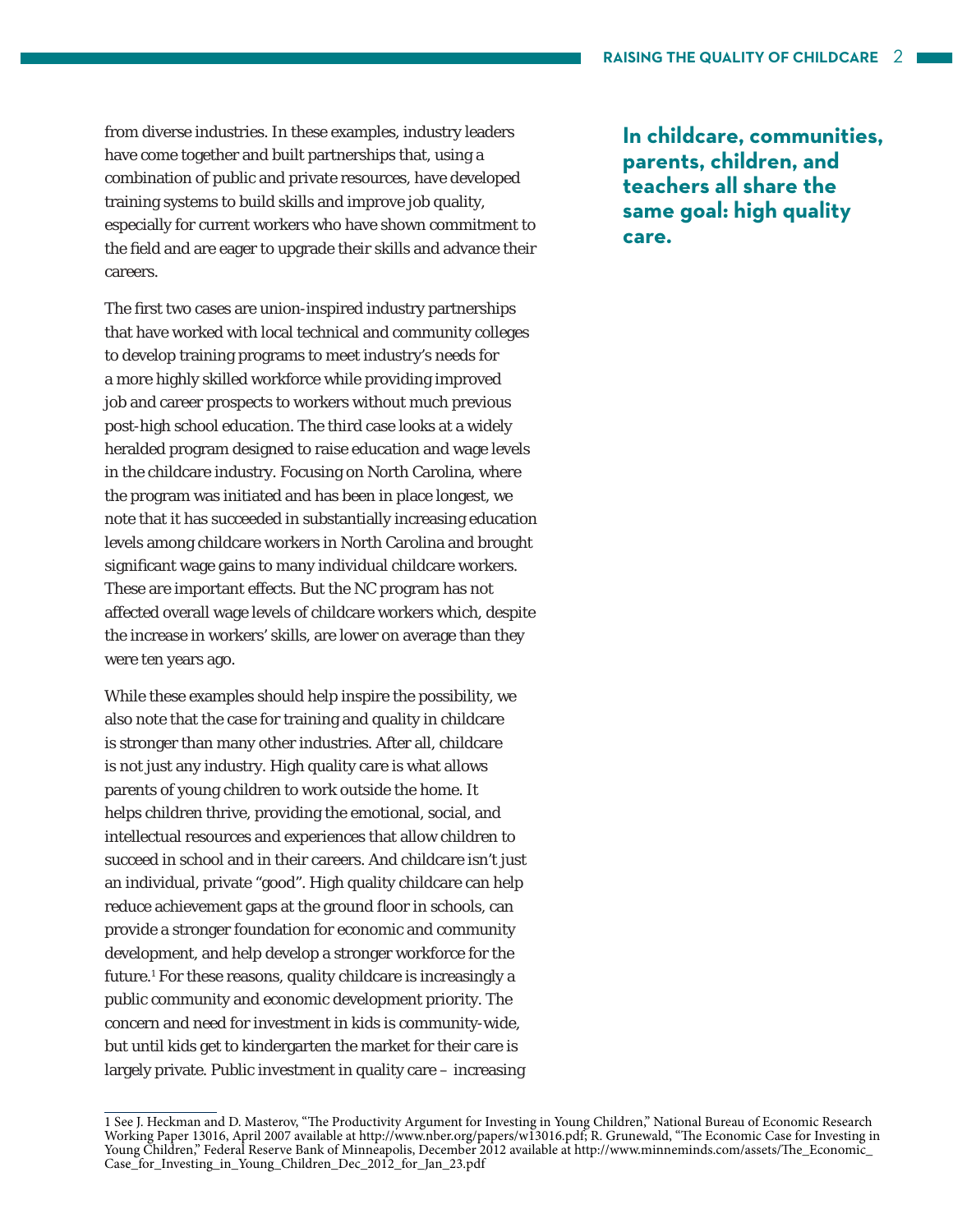both job quality and the skills and education of the childcare workforce – is one way to help realize the best possible future, for children, parents, workers, and the entire community.

## **Wisconsin Regional Training Partnership (WRTP) Milwaukee, WI**

#### *Manufacturing Skills, Workforce Diversity, and Opportunity in Wisconsin*

The Wisconsin Regional Training Partnership was founded more than twenty years ago as a labor-management partnership to retain, support and otherwise develop the base of high-wage manufacturing jobs in the Milwaukee region. Over two decades, the WRTP has found many ways to build the skills of current and future workers for the state's leading manufacturers. In this work, the WRTP and its partner BIG STEP have grown to be a national leader in sector-based industry partnership solutions to workforce issues in manufacturing, construction, utilities and other sectors.<sup>2</sup>

At the heart of the partnership is the joint interest of workers and managers in improving skills and jobs. Through the 1980s and early 1990s, growing Wisconsin manufacturers could draw on a large pool of existing skilled manufacturing labor that had been let go by firms that were shrinking, moving, or going out of business. As the economy picked up in the mid-1990s, skilled labor became harder to find. And as manufacturers updated their production processes, they could see that both traditional technical college certificate and degree programs and their own internal job classification and job training systems were becoming outdated. Unions had already identified a large pool of potential skilled labor staring the firms in the face, if anyone could figure out how to access it: the existing semi-skilled and unskilled workforce. Many were trapped in entry-level, lower skill manufacturing jobs because they had little higher education and/or were constrained in other ways from succeeding at the advanced skills training that could offer them better skills and rewards.

Thus the WRTP began as an effort to develop specific, targeted training programs providing real workplace skills to current workers that were not "traditional college material." From there, the WRTP spread into training the future workforce as well. Weaving together private and public funding sources, the WRTP now helps to support and develop incumbent worker training, and designs recruitment, assessment, and

**The WRTP is a longstanding example of how genuine industry labor-management partnerships can address both the needs of employers for a more highly skilled workforce and the needs of industry workers for better career opportunities.**

<sup>2</sup> See Center on Wisconsin Strategy (COWS), "The Wisconsin Regional Training Partnership," February 2003 available at http://www.cows. org/the-wisconsin-regional-training-partnership; and A. Bernhardt, L. Dresser, and J. R org/taking-the-high-road-in-milwaukee-the-wisconsin-regional-training-partnership, "Manufacturing Better Opportunity & A Stronger<br>Economy," May 2013 available at http://www.cows.org/manufacturing-better-opportunity-a-stron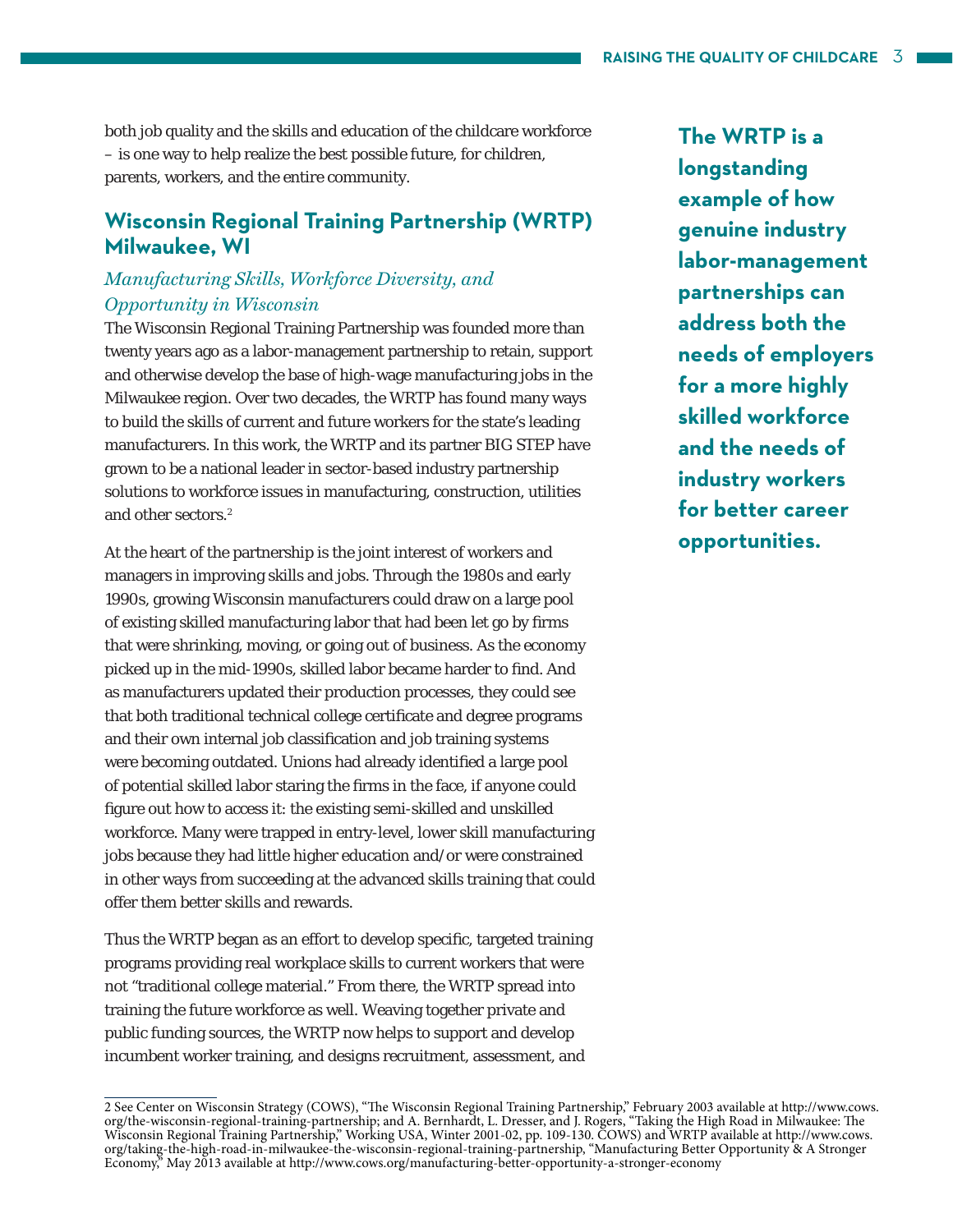training processes to connect new workers to industry. Their work in training has covered everything from basic math to advanced manufacturing skills for both current and future workforces.

The WRTP operates as a workforce intermediary, working with industry partners to identify skill needs, then working with colleges to tailor training to these specified needs. The partnership does not provide the training itself. Instead, it has been instrumental in helping local technical colleges adapt and refine existing programs and develop new training to meet the needs of the industry.

#### *Strong Results Founded in Partnership*

In 2009, the WRTP was one of three training partnerships included in a rigorous study done by Public/Private Ventures (P/PV) and the Mott Foundation comparing outcomes for people who had been through sectoral-focused training in one of the three programs to similar individuals who did not receive such training. The results:

- **WRTP-program participants earned signifi cantly more than control group members.**
- Participants were significantly more likely to be working, and working in steadier jobs than control group members.
- **Participants were signifi cantly more likely to work in jobs that paid higher wages, that offered benefi ts, and that offered union representation.**
- Participants in WRTP healthcare and construction training programs were also **more likely to have obtained training certification** than non-participants.<sup>3</sup>

## *An Important Partnership, a New Direction for the Community*

The WRTP was among the first union-led industry-based worker training efforts and serves as a longstanding example of how genuine industry labor-management partnerships can address both the needs of employers for a more highly skilled workforce and the needs of industry workers for better career opportunities. The WRTP has demonstrated, in the variety of sectors where it now operates, that labor-management partnerships can develop new ideas for training of incumbent and future workers and help connect educational institutions more effectively to the student/worker population.

**The voices of workers – in designing training**  and defining rules **around training, grades, etc. – are essential to the model.** 

<sup>3</sup> S. Maguire, et al., "Tuning In to Local Labor Markets: Findings From the Sectoral Employment Impact Study," Public/Private Ventures (P/PV), 2010 available at http://ppv.issuelab.org/resource/tuning\_in\_to\_local\_labor\_markets\_fi ndings\_from\_the\_sectoral\_employment\_ impact\_study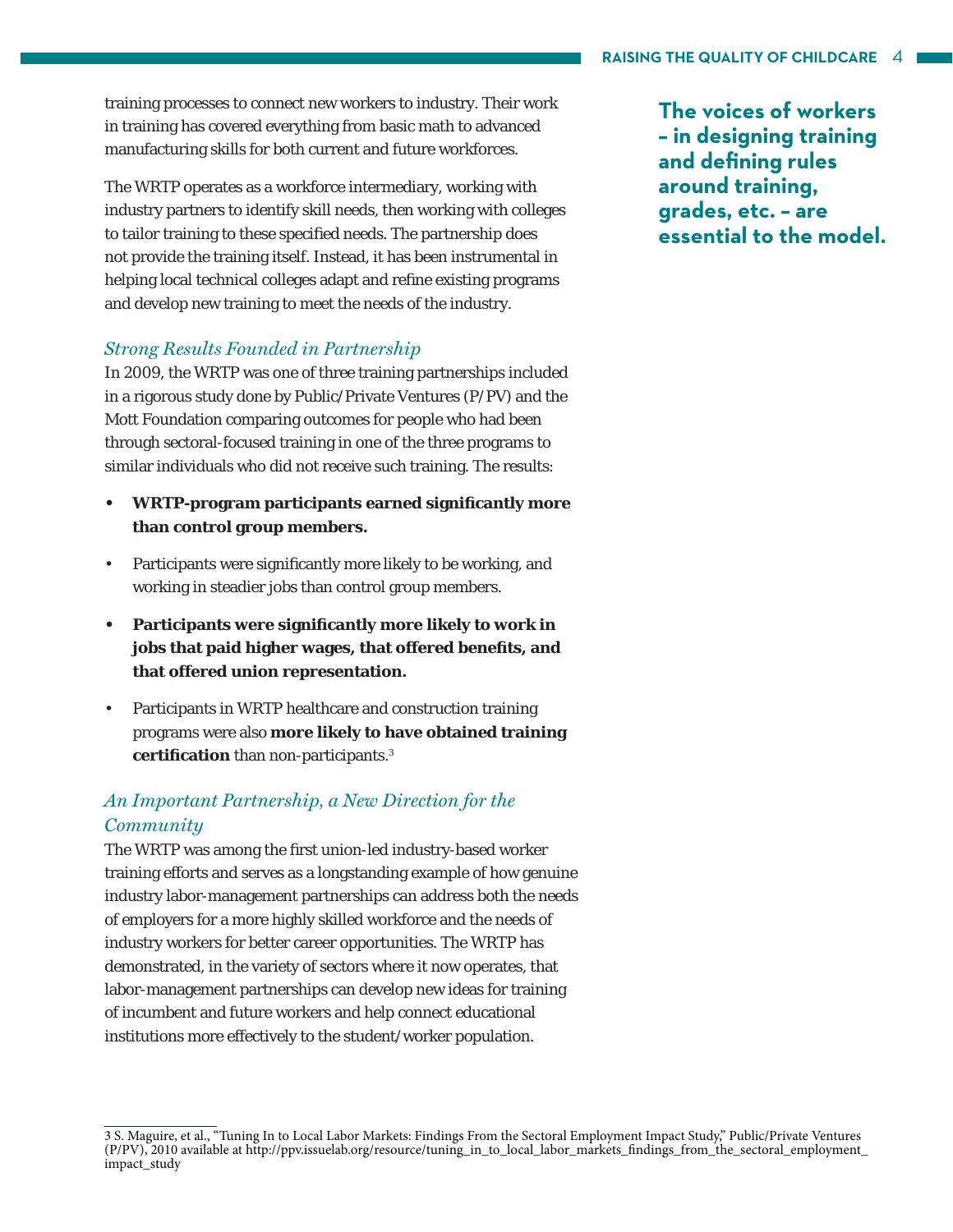A key distinguishing characteristic of the WRTP is that it is driven by the **full spectrum of industry workforce needs.** Many, perhaps most, industry-focused worker-training programs are designed to train new workers so that they can fill open entry-level positions. These programs often end up serving employers who have frequent job openings because of high turnover, low investment in training, and few opportunities for worker advancement. In contrast, WRTP-led training programs encompass programs for experienced workers as well as new hires, and are driven by the needs of the sector's leading firms. The partnership helps reorient private and public resources toward better jobs and better employers, securing stronger outcomes for the training programs and ensuring that the regions' better employers are connected to public training systems.

The **voices of workers** – in designing training and defining rules around training, grades, etc. – are essential to the model. Since its inception, workers have helped shape curriculum, been trained to provide mentoring and orientation to new workers, jointly engaged in questions of workplace education, and shaped workplace training in every way. Their voices and work on training projects ensures that training is relevant and that skills are acknowledged and rewarded. Worker engagement is a unique ingredient of the WRTP model and one source of its unique success.

**Industry buy-in is also key**, not only to ensure that the training is directly relevant to employer needs but also to adapt work processes, job classifications, and wage scales to accommodate more highly skilled workforces. The WRTP helps promote the possibility of a long career in a single firm or industry and allows development of a variety of programs encompassing all stages of working life.

*"WRTP/BIG STEP has been instrumental in understanding our needs and developing a curriculum to meet those demands."*

> **Milwaukee Manufacturer**

*"They gave me the skills and the knowledge that I can do something more than I was doing and to step into a career. I didn't know I could even go to school anymore. More importantly, they gave me the confi dence to know that I did not have to settle for a minimum wage low skilled job, that I was capable of so much more."*

> **Milwaukee Worker**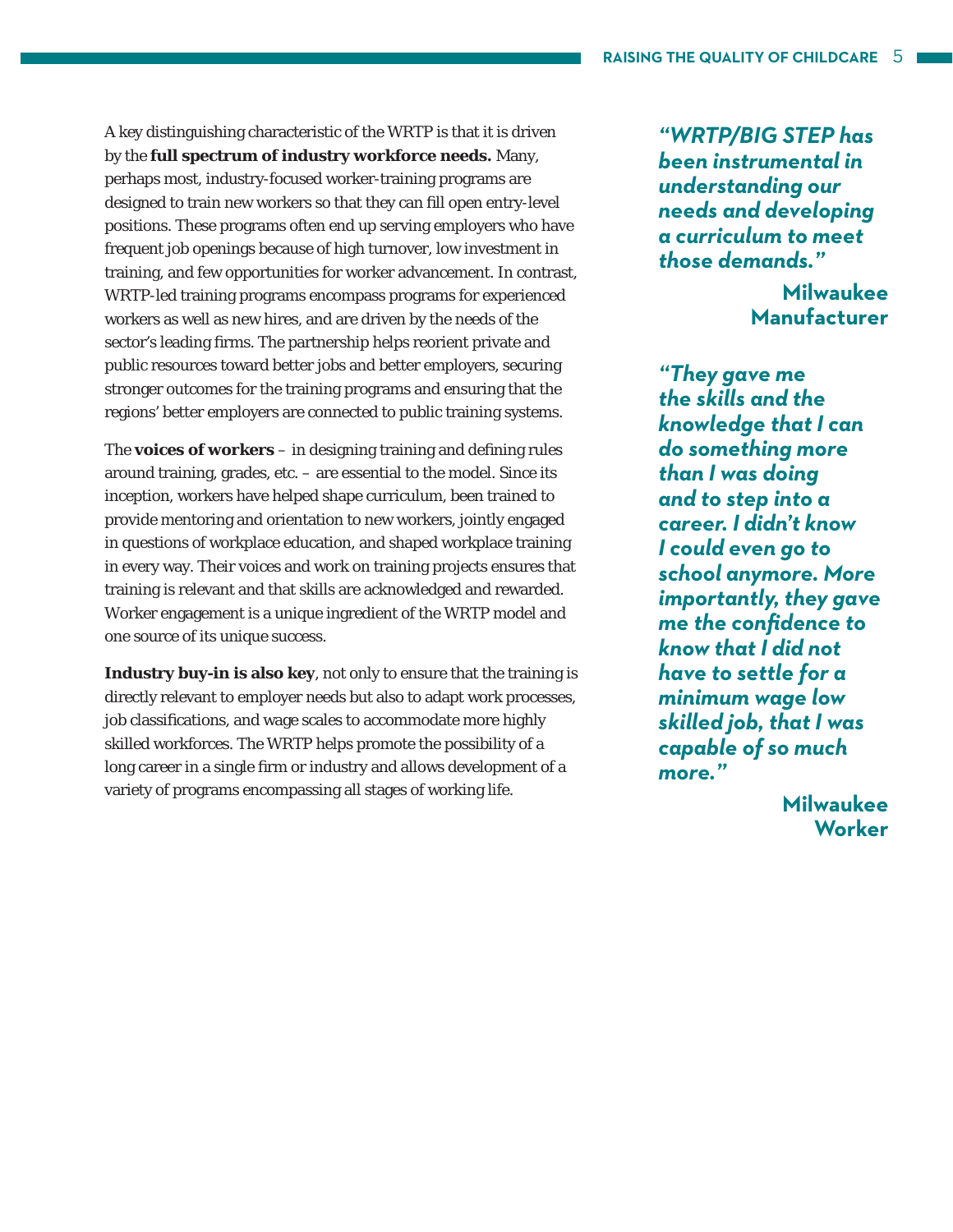## **Hospital Employee Education and Training Program (HEET) Washington State**

#### *Skills for Incumbent Health Care Workers*

HEET is a Washington State-funded grant program initiated at the behest of the Washington State Hospital Association and SEIU Healthcare 1199NW. Begun in 2008, it provides \$2 million a year in grants to community and technical colleges to develop, in partnership with industry, training programs designed to allow the existing healthcare workforce to move up into more skilled and technical positions.4 The program is intended to address the shortage of skilled medical professionals in health care, the relative lack of diversity in the skilled health care workforce, and the barriers to skill and career enhancement that low-wage hospital industry workers confront.

Faced with a projected shortage of skilled health care workers, the hospitals and union identified an obvious pool of workers to target: the entry-level frontline workforce already working in the industry. Many were eager to access training that could improve their career prospects but again faced barriers to traditional schooling including cost, the inability to meet degree- or certificate-program standards and prerequisites, and the difficulties of balancing work, family and school. Enabling access to the education and skill training that could move them into higher-skilled jobs would also help address health care's vexing diversity problem, where the large low-wage workforce is overwhelmingly female and/or minority but becomes much less diverse further up the skill ladder.

Labor and management in the health care industry came together to design and lobby for the program which is administered through the Washington State Board of Community and Technical Colleges. Since 2008, HEET has provided more than \$11 million in grants to 22 college-industry collaborations to develop innovative health care training for current health care workers.

HEET specifically requires colleges to collaborate with industry partners – management and labor - in order to receive funding. As with the WRTP, the idea is to get the colleges to innovate and support partnerships of labor, management, and education to develop training and education strategies to meet employer skill needs by "upskilling" the health care industry's current workers.

**HEET supports partnerships of labor, management, and education to develop training and education strategies to meet employer skill needs by "upskilling" the health care industry's current workers.**

<sup>4</sup> This section, including quotes, draws heavily from L. Chenven and L. Dresser, "Turn Up the HEET! Reflections on Washington's Six Years of Investment and Innovation in the Health Care Workforce," forthcoming from COWS.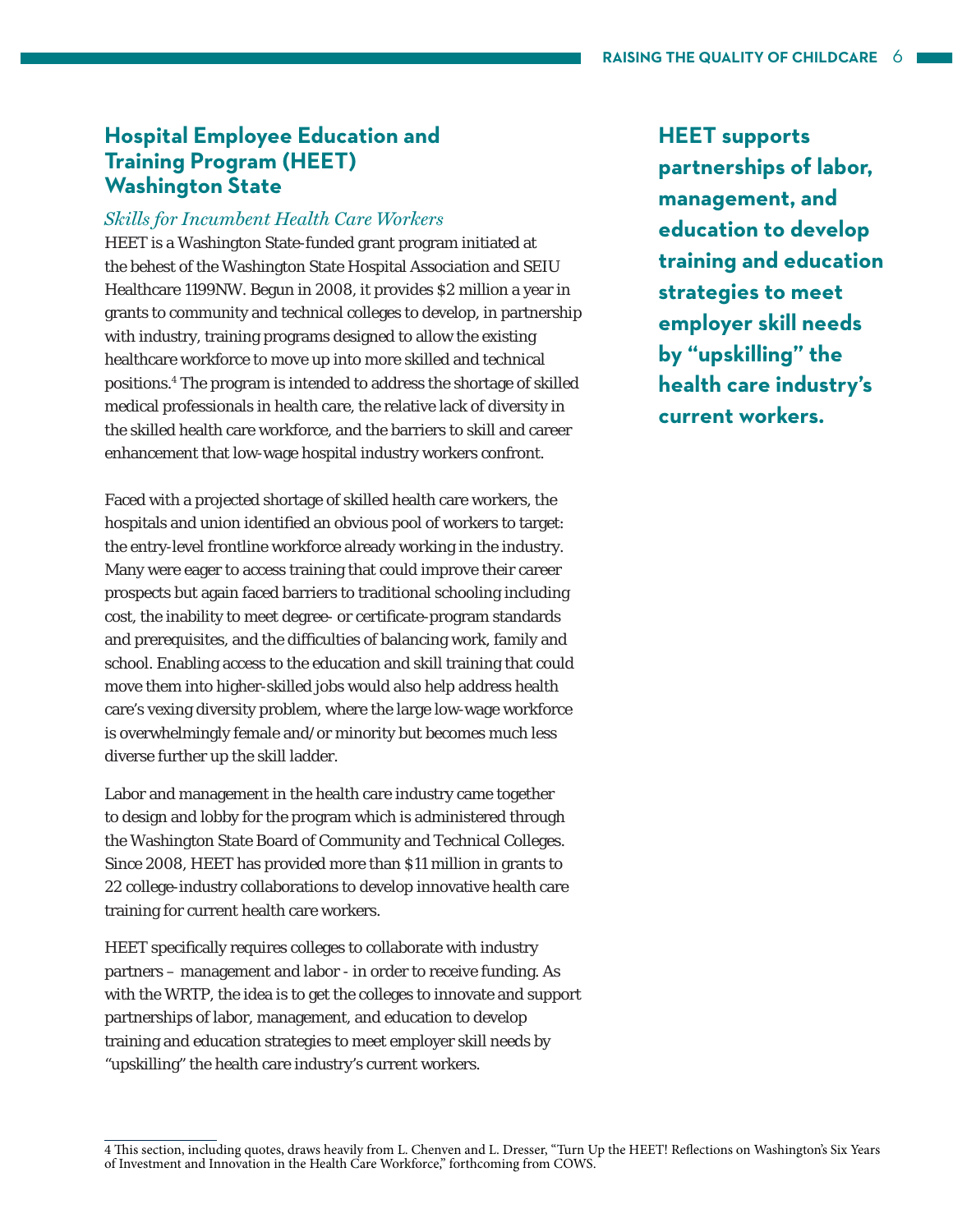These workers already possess a range of pre-existing skills, resources and experience but also come with pre-existing needs that had often been deal breakers in accessing more traditional education.

And that industry partnership approach, as with the WRTP, has led to industry buy-in, a flexible, problem-solving approach to employer and worker needs, and a variety of new innovative programs that make it easier for industry workers to attend classes, obtain credentials, fulfill prerequisites and move onto higher-skilled career pathways.

HEET has driven real innovation in how technical and community colleges in Washington provide training for healthcare workers. The number and range of program innovations initiated under HEET is truly impressive: worksite-based classes offered at convenient times; case managers and a full array of specialized services and supports designed particularly for student/workers; cohort-based programs where students pursue an entire program with the same co-worker/ students; amended entrance requirements that allow more workers to access higher skills training; curriculum changes that contextualize and integrate basic skills training with higher-level occupational skills training; competency-based approaches that give credit for pre-existing skills and knowledge current workers already have; and coordinated programming across campuses are just some of the changes to healthcare industry training inspired by HEET grants.

#### *Strong Results for Worker/Students*

With five years of programming completed, HEET has served almost 900 workers taking over 1200 courses. Four out of five HEET students are female, with a median age of mid-to-late 30s. Over 40% of HEET participants statewide are minorities; some Seattlebased HEET programs serve a worker/student body that is 70-80% minority. Thirty percent of HEET students have no education beyond high school and more than half have no post-high school degree or certificate. Given the demands of job and home, and the long time out of school for many of these workers, it is clear that many if not most HEET students would not otherwise be able to access such skill training.

Yet the dramatic increase in the number of industry workers able to access higher education and skill development has not lowered academic standards or outcomes. **In courses where comparative data was available, HEET students performed as well or better than non-HEET students in 28 of 33 unique courses.5**

*"We have a tool that can help workers move up. Too many workers face barriers in moving up a ladder. This program opens doors in the most profound way to people who wouldn't have had opportunity before."*  **Labor Leader**

*"We are not changing the standards of our programs. We are changing the approach."*

**Community College Leader**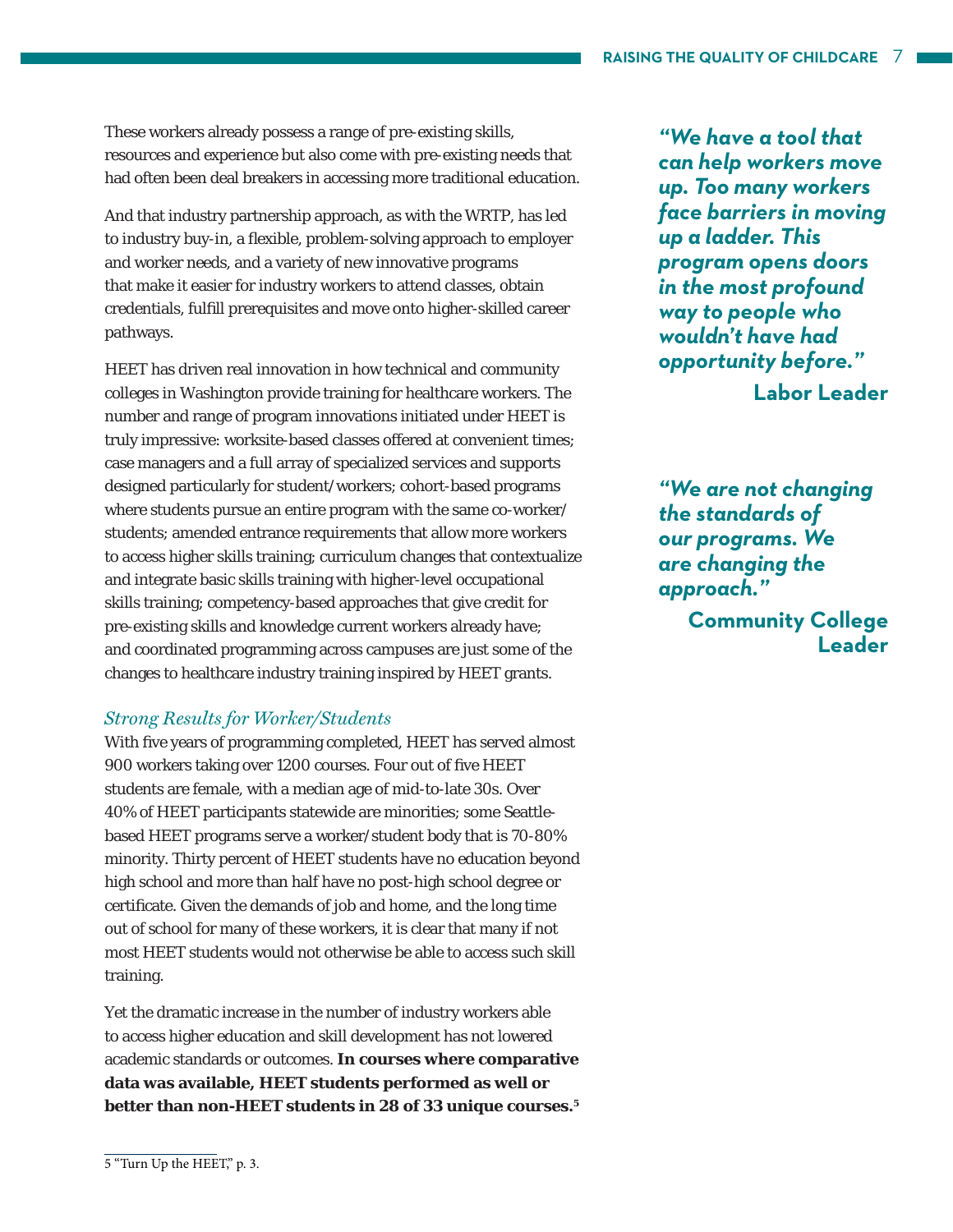This provides the colleges with the confirmation they need to target more programming for non-traditional students, whose experience, desire and commitment can, with appropriate support structures in place, drive high levels of academic achievement.

#### *Making Training Work for Current Workers*

HEET provides further evidence that collaborations between industry partners and technical and community colleges can develop innovative, high quality programming that both meets employer workforce-training needs and offers real skill enhancement opportunities to industry workers that often have difficulty accessing traditional college degree or certificate programs. Moreover, it does so in **an industry with a low-skill, low-wage workforce**  that bears a strong resemblance to the childcare workforce: overwhelmingly female, heavily minority, often with constraining family obligations and sometimes with little education past high school.

It is also instructive that, as with the WRTP, HEET program rely on both unions and management to provide industry input. Unions can use various strategies to increase the economic opportunities available to their members, and HEET provides further evidence that many unions are eager to pursue skill-upgrading strategies that benefit employers as well. HEET partnerships of labor, management, and education develop new solutions for training working adults, solutions focused on both the education and the work of HEET worker/students. The hospitals provide their worker/students (as well as their supervisors and co-workers) with the resources and supports to succeed and provide the colleges with the access, insight, and support to develop new training initiatives. The partners jointly monitor student success, offer early intervention when problems arise, and provide support services.

HEET has helped Washington hospitals address skilled labor shortages, and in ways that improve diversity across the healthcare workforce. **HEET's success has provided a direct challenge to pre-existing notions of who can succeed in higher education and in higher skilled jobs in healthcare.**

*"Just last week I ran into a young lady. She was a certifi ed nursing assistant and … got involved with the HEET program. She's become an RN. She told me again how grateful she was and how much of a diff erence it had made. How it had changed her life, her family's life; and she can now provide for her family."*

**Labor Leader**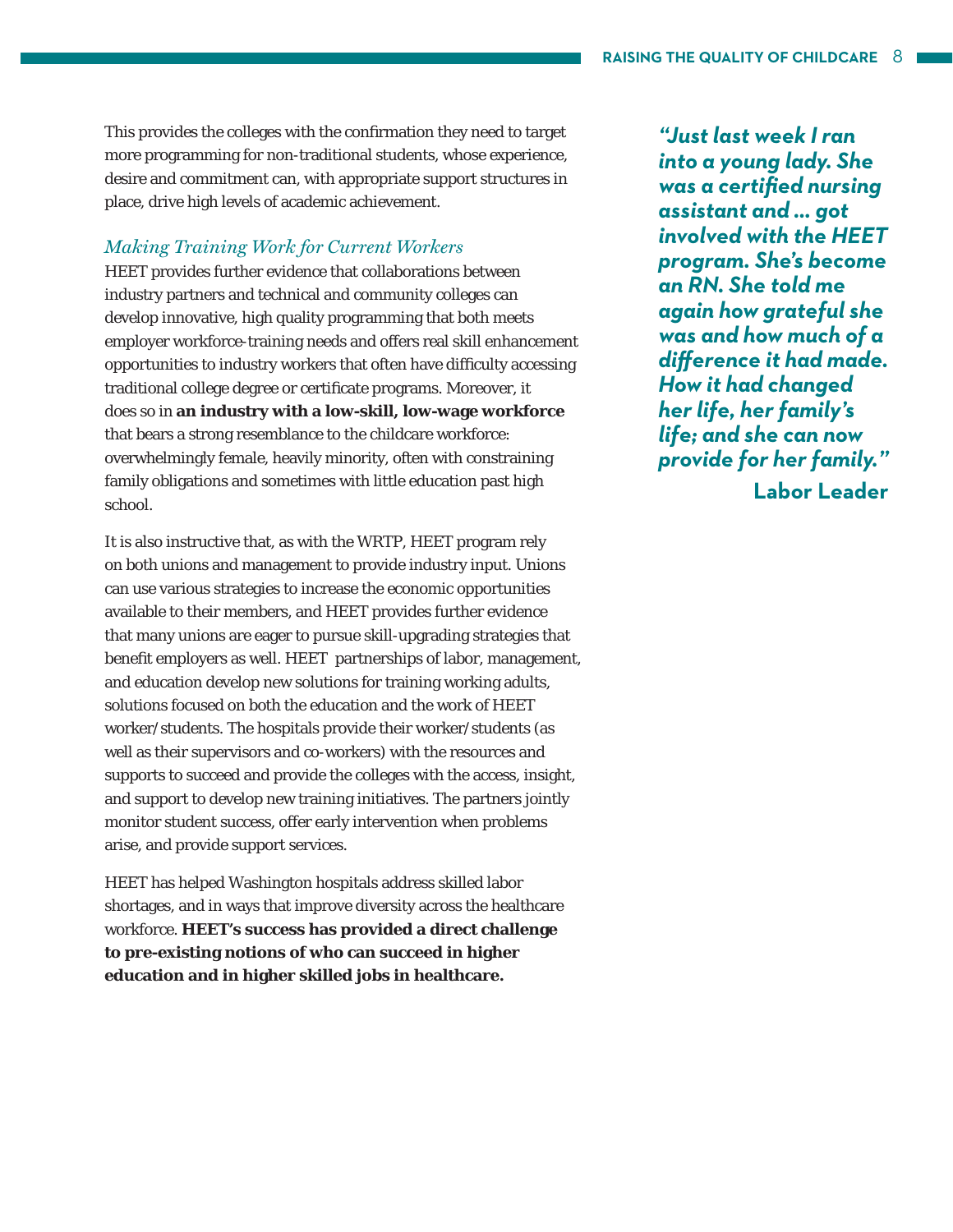## **TEACH/WAGE\$ for childcare workers North Carolina**

#### *A Training and Wage Approach to Quality Child Care*

The TEACH Early Childhood Project is a foundation-led professional development program offering scholarships and bonuses, mostly to current childcare industry workers, for taking courses, achieving credentials, and earning degrees in early childhood education. Many TEACH scholarship recipients are also sponsored by their employers, who agree to pay a bonus or higher wage to employees who obtain a degree in exchange for a commitment to remain with that employer. Acknowledging the link between low workforce education levels and low wages, TEACH holds three goals: increasing the education levels of the early childhood workforce; raising their compensation; and reducing workforce turnover. The program was founded in North Carolina in 1990 and now operates in 22 states and Washington, D.C.<sup>6</sup> Child Care WAGE\$ is a related program run by the same foundation and operating in four states, including North Carolina, that similarly offers periodic, on-going salary supplements (bonuses) to childcare workers who both further their early childhood education and commit to staying with their current employer.<sup>7</sup>

TEACH has a number of different credential programs. Some pay for basic industry credentials but the most popular help current childcare workers pursue associate's or bachelor's degrees in early childhood education. There is also a program that provides subsidized health care to a limited number of childcare teachers and families. Over 16,000 scholarships were given (in all TEACH states) in FY2013, with more than half the recipients further sponsored by their employers. Nearly two-thirds were working toward a two- or four-year degree.<sup>8</sup>

In combination, TEACH and WAGES allow North Carolina childcare workers to further their early childhood education without having to run up student debt that could be hard to repay on industry wages, and to receive bonuses and sometimes wage increases for achieving their degrees and committing to stay with their current employer (at least one year per year of scholarship). The amounts are not large (typically in the hundreds of dollars) but wages in the industry are so low they are meaningful to workers, who report considerably higher job satisfaction

**TEACH holds three goals: increasing the education levels of the early childhood workforce; raising their compensation; and reducing workforce turnover.** 

<sup>6</sup> See Child Care Services Association, "TEACH Early Childhood North Carolina Annual Report, July 1, 2011-June 30, 2012" available at http://www.childcareservices.org/\_downloads/TEACH\_NC\_AnnualReport\_11\_12.pdf and TEACH Early Childhood, "TEACH Early Childhood and Child Care WAGE\$ Annual National Program Report, 2012-2013: The Promise of Education for the Early Childhood Workforce" available at http://www.childcareservices.org/\_downloads/TEACH\_AnnualReport\_2013.pdf

<sup>7</sup> Child Care Services Association, "Child Care WAGE\$ Project Statewide Final Report, Fiscal Year 2014." available at http://www. childcareservices.org/\_downloads/StatewideFinalFY14full8\_22\_14-1.pdf

<sup>8 &</sup>quot;Annual National Program Report, 2012-2013," p. 5.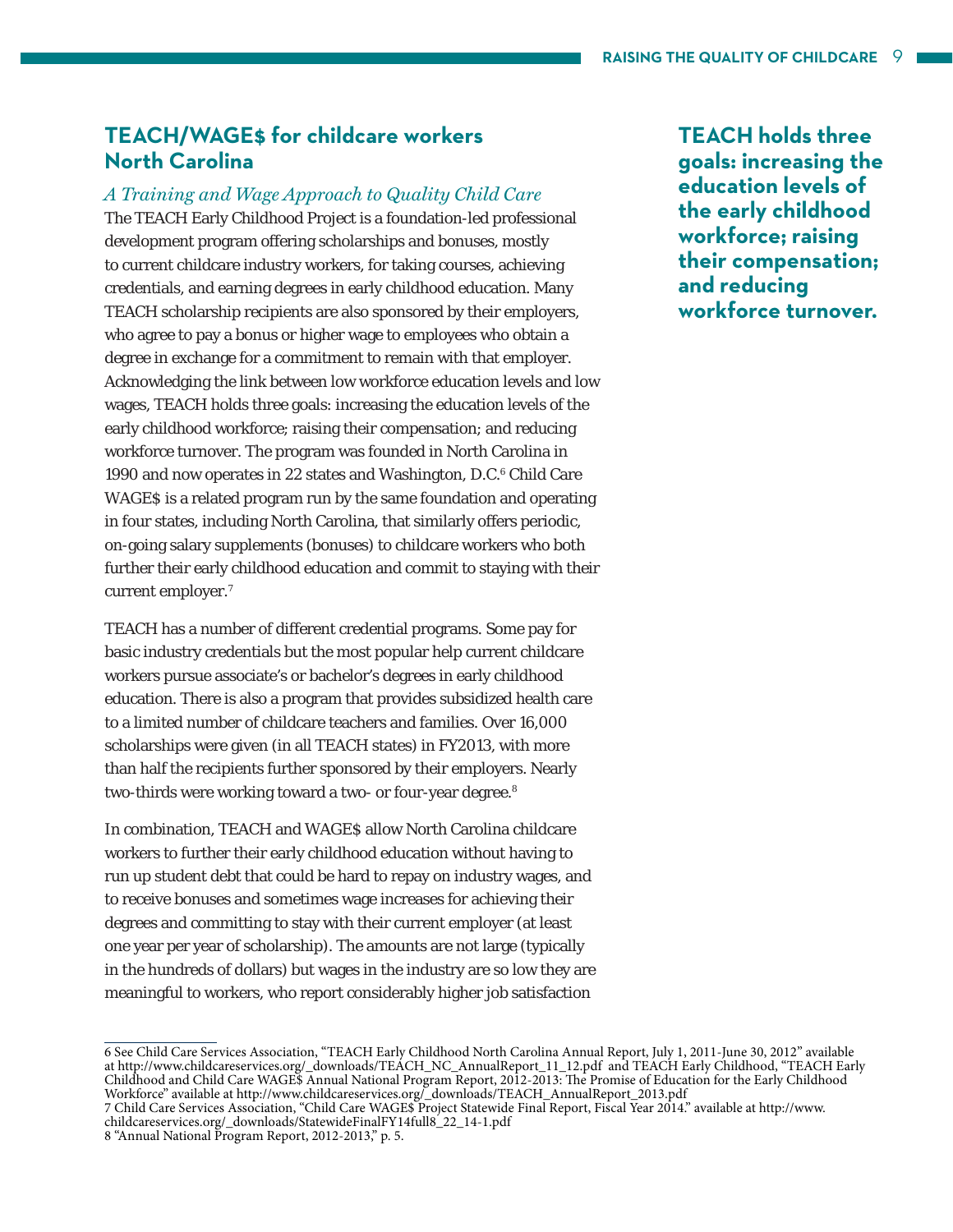and commitment to the field than non-recipients.<sup>9</sup>

Funding for the scholarships and wage incentive awards is a combination of foundation and public funding. Unfortunately but unsurprisingly, state government has ebbed and flowed in both its commitment and its ability to fund the initiative.

#### *Education and Training for the Childcare Workforce*

The TEACH program is a recognized industry leader in pushing for and achieving higher levels of education and training in the childcare workforce. The design explicitly acknowledges the link between low levels of worker education and low wages, and the bonus program strives to raise wage levels as education of the workforce increases.

TEACH's impact on overall education levels in the childcare workforce is impressive. In the twelve years from 2001 and 2013, **the percentage of North Carolina childcare teachers with an associate's or bachelor's degree in ECE rose from 10% to 33% and the number with at least an associate degree and some ECE training from 20% to almost 50%.** A majority of childcare centers in the state have had a teacher on a TEACH scholarship at some point and perhaps a fifth of the childcare teaching workforce or more has received one. There is no question the North Carolina childcare workforce is both more educated overall and better trained in early childhood than it was before TEACH came into being.10

TEACH makes clear that demand for early childhood education from the childcare workforce is very high. Low education levels among workers in the field are a product of the very low wages and the difficulty of trying to access further education, not a lack of interest in education or a lack of ability.

The impact of the modest scholarships and salary supplements offered by TEACH and WAGE\$ reinforce two distinct points: First, childcare workers don't do it only for the money. The supplements are small enough that they might more accurately be thought of as recognition awards or bonuses. Yet they have a measurable effect both in terms of work satisfaction and in slowing industry turnover. Second, industry wages are so low that even these small scholarships and bonuses are critical to providing many childcare workers the opportunity to further their education.

**TEACH makes clear that demand for early childhood education from the childcare workforce is very high. Low education levels among workers in the fi eld are a product of the very low wages and the diffi culty of trying to access further education, not a lack of interest in education or a lack of ability.**

*"With my Child Care WAGE\$ checks, I was able to save up and get out of public housing and into my own apartment. Now I am not constantly worried about how to make ends meet."*  **Childcare Teacher**

<sup>9 &</sup>quot;TEACH North Carolina Annual Report 2011-2012."

<sup>10</sup> Child Care Services Association, "Working in Early Childcare and Education in North Carolina: 2013 Workforce Study," March 2014, p. 10. available at http://www.childcareservices.org/wp-content/uploads/2013/09/Final-2013-WorkforceReport-dated-6-12-14.pdf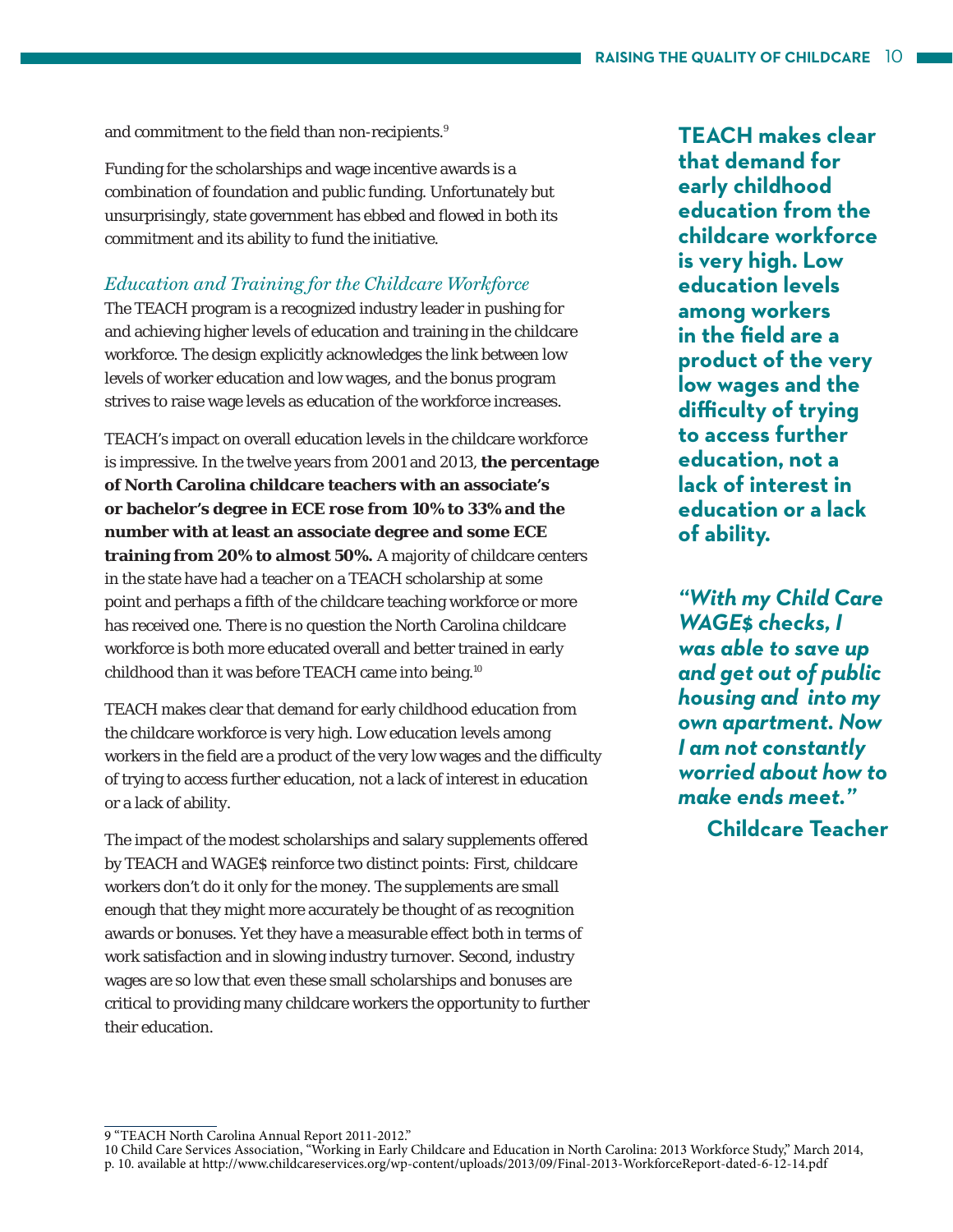#### *Strong Results for Education Levels, Room for Improvement on Wages*

The evidence regarding the large number of teachers aided by TEACH and WAGE\$ and the large impact the programs have had on recipients, in terms of both higher wages and job satisfaction, is impressive. Teachers in both the associate degree and bachelor's degree scholarship programs experienced wage increases on the order of 5-10% per year of participation (some of this no doubt a result of moving into a higher paying position). The programs are also effective in reducing industry turnover. Annual turnover among **WAGE\$ recipients with at least an associate's degree was only 11% compared to about 20% for the entire childcare workforce.11**

Survey responses show a high degree of satisfaction with the program. Fewer than half of TEACH scholarship recipients would have been able to take as much advanced coursework as they did except for the scholarship. And over 95% of both teachers and center directors report satisfaction with the program.12 (The high quality data and evaluative information on the program is another notable strength.)

On the other hand, as much as the program can show gains for program participants and a substantial increase in the overall education levels of North Carolina childcare teachers, **there is no corroborating evidence of higher industry wages.** A large-scale survey of childcare workers in North Carolina in 2013 showed **real wages for most childcare teachers to be lower than they were in 2003.** There were two exceptions. The lowest paid childcare teachers in the state saw a small increase in real wages in 2013 compared to 2003, entirely due to two increases in the state's minimum wage. And a handful of teachers in the state's Pre-K program employed by public school districts that were required to have comparable qualifications and be paid comparably to kindergarten teachers saw substantial wage increases.<sup>13</sup>

As of 2013, the self-reported wage of the median childcare teacher in North Carolina was \$10.00 per hour, lower in real terms than in 2003 despite the substantial increase in overall education levels of the workforce. While more highly educated teachers were paid more, their pay was in no way comparable to workers in other industries with similar education levels. Teachers with an associate degree in early childhood education reported a median wage of \$10.68 per hour. Teachers with a bachelor's in early education reported a median wage of \$13.00 per hour.<sup>14</sup>

The TEACH program has been spectacularly successful in getting current childcare workers to access early childhood education courses and degrees. It has helped to dramatically raise education levels among the early childhood workforce in North Carolina in recent years. And it has provided meaningful financial supplements to many teachers who have obtained early childhood degrees and certificates.

But it has not succeeded either in raising overall pay levels to acknowledge the higher commitment to education by the workforce, or in forcing other changes to the structure of the industry that would provide real avenues for higher wages or more satisfying careers. As a result, while scholarship recipients show lower levels of turnover than other childcare workers, industry turnover is still very high and many talented childcare workers leave the industry every year due to the low wages and benefits.

<sup>11 &</sup>quot;Annual National Program Report, 2012-2013," p. 5.

<sup>12 &</sup>quot;TEACH Early Childhood North Carolina Annual Report, July 1, 2011-June 30, 2012," p. 19.

<sup>13 &</sup>quot;Working in Early Childcare," pp. 6, 13.

<sup>14 &</sup>quot;Working in Early Childcare," p. 14.